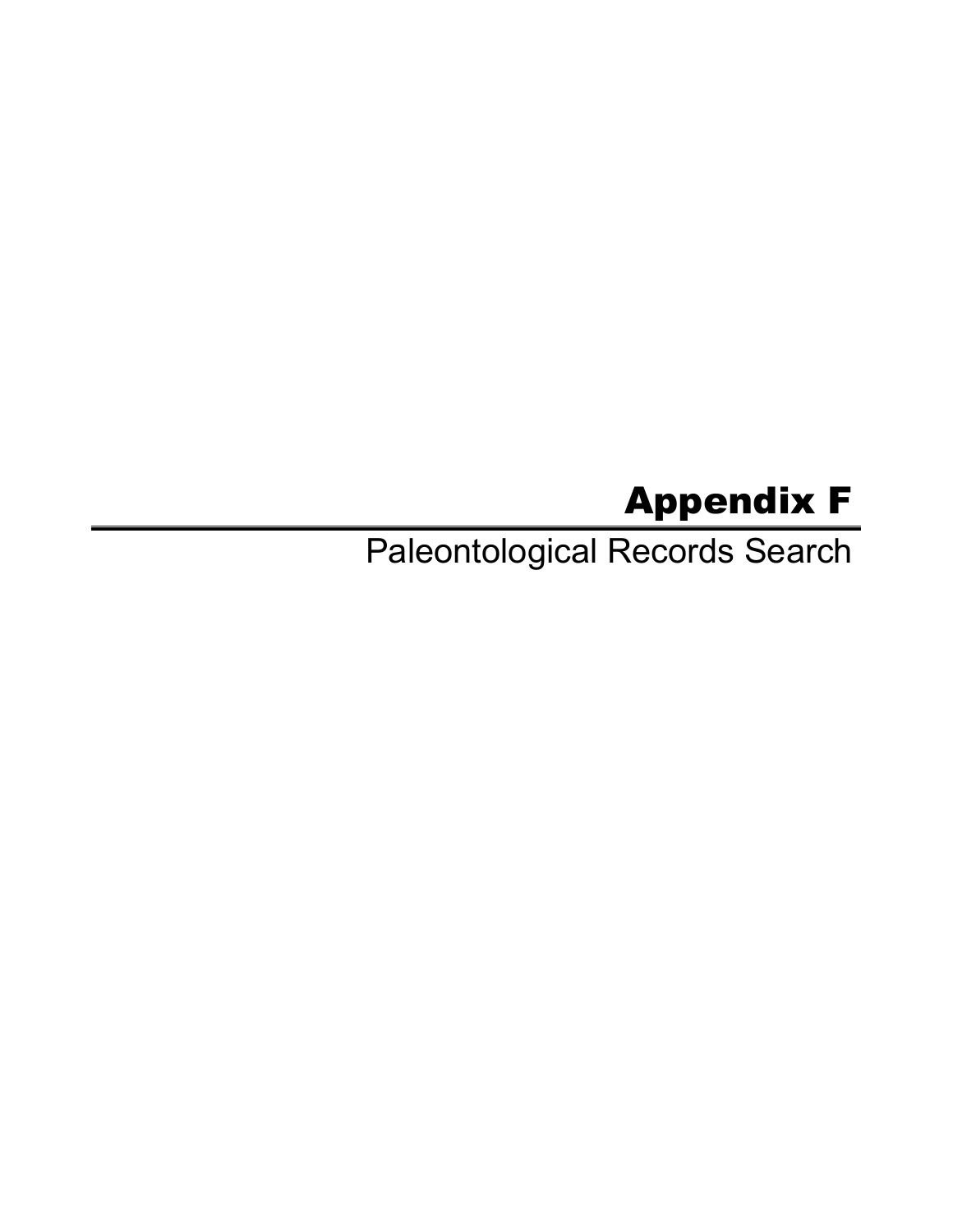Natural History Museum of Los Angeles County 900 Exposition Boulevard Los Angeles, CA 90007

tel 213.763.DINO www.nhm.org

Vertebrate Paleontology Section Telephone: (213) 763-3325

e-mail: smcleod@nhm.org

9 July 2018

Eyestone Environmental 2121 Rosecrans Avenue, Suite 3355 El Segundo, CA 90245

Attn: Stephanie Eyestone-Jones, President

## re: Paleontological resources for the proposed 2143 Violet Street Project, in the City of Los Angeles, Los Angeles County, project area

Dear Stephanie:

I have conducted a thorough check of our paleontology collection records for the locality and specimen data for the proposed 2143 Violet Street Project, in the City of Los Angeles, Los Angeles County, project area as outlined on the portion of the Los Angeles USGS topographic quadrangle map that Pei-Ming Chou sent to me via e-mail on 25 June 2018. We do not have any vertebrate fossil localities that lie directly within the proposed project area boundaries, but we do have localities nearby from the same sedimentary deposits that occur subsurface in the proposed project area.

The entire proposed project area has surficial deposits that consist of younger Quaternary Alluvium, derived as fluvial deposits from the flood plain of the Los Angeles River that currently flows in a concrete channel immediately to the east. These younger Quaternary deposits usually do not contain significant fossil vertebrates, at least in the uppermost layers, but the underlying older Quaternary deposits found at varying depths may well contain significant vertebrate fossils.

Our closest vertebrate fossil locality from the older Quaternary deposits is LACM 1755, west-northwest of the proposed project area near the intersection of Hill Street and 12<sup>th</sup> Street, that produced a fossil specimen of horse, *Equus*, at a depth of 43 feet below the street. Our next closest vertebrate fossil locality from older Quaternary deposits beneath the younger Quaternary